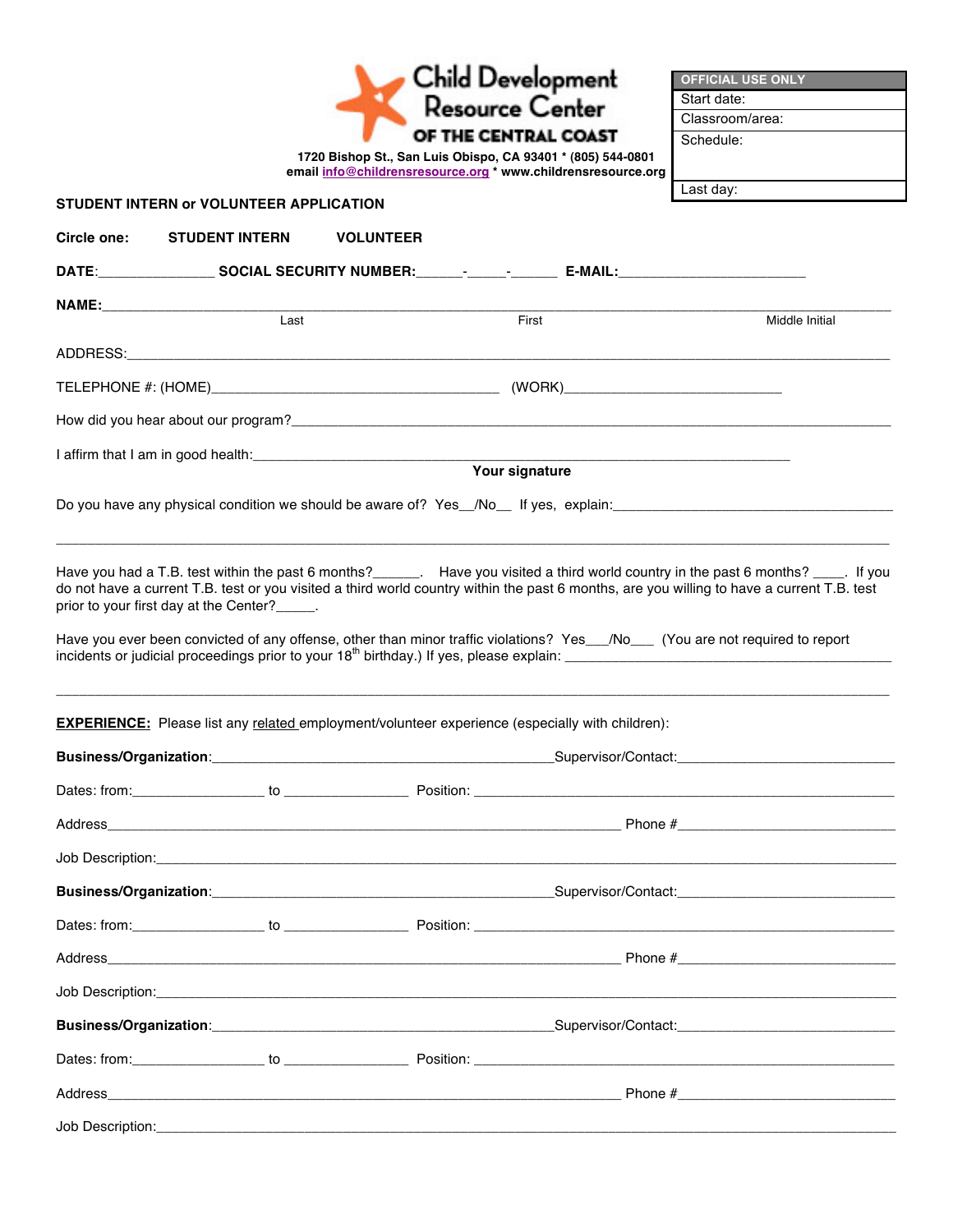

\_\_\_\_\_\_\_\_\_\_\_\_\_\_\_\_\_\_\_\_\_\_\_\_\_\_\_\_\_\_\_\_\_\_\_\_\_\_\_\_\_\_\_\_\_\_\_\_\_\_\_\_\_\_\_\_\_\_\_\_\_\_\_\_\_\_\_\_\_\_\_\_\_\_\_\_\_\_\_\_\_\_\_\_\_\_\_\_\_\_\_\_\_\_\_\_\_\_\_\_\_\_\_\_\_\_\_

## **EXPERIENCE:**

Current license/certificates/membership in professional organizations:\_\_\_\_\_\_\_\_\_\_

Special skills/hobbies, etc:

Do you speak any foreign language fluently? YES NO What language?\_\_\_\_\_\_\_\_\_\_\_\_\_\_\_\_\_\_\_\_\_\_\_\_\_\_\_\_\_\_\_\_\_\_\_\_\_\_\_\_\_\_\_\_\_\_\_\_\_\_

## **EDUCATION:** Number of years of high school completed (circle one): 1 2 3 4

| <b>SCHOOL</b>         | <b>NAME/ADDRESS</b> | <b>COURSE OF STUDY</b> | <b>YEARS</b><br><b>ATTENDED</b> | <b>DEGREE</b> |
|-----------------------|---------------------|------------------------|---------------------------------|---------------|
| College/              |                     |                        |                                 |               |
| University            |                     |                        |                                 |               |
| List all<br>attended. |                     |                        |                                 |               |
| <b>Business</b>       |                     |                        |                                 |               |
| or                    |                     |                        |                                 |               |
| technical             |                     |                        |                                 |               |
| Other                 |                     |                        |                                 |               |
| Please<br>specify     |                     |                        |                                 |               |

|                            |             | <b>Phone Number</b> |
|----------------------------|-------------|---------------------|
|                            | <b>Name</b> | Relationship        |
|                            |             |                     |
| <b>EMERGENCY INFO:</b>     |             |                     |
|                            |             |                     |
|                            |             |                     |
|                            |             |                     |
| <b>CURRENTLY ATTENDING</b> |             |                     |

**I hereby certify that all statements on this application are true and complete to the best of my knowledge and belief. I understand that any falsification of this record may be considered cause of termination.**

 **\_\_\_\_\_\_\_\_\_\_\_\_\_\_\_\_\_\_\_\_\_\_\_\_\_\_\_\_\_\_\_\_\_\_\_\_\_\_\_\_\_\_\_\_\_\_\_\_\_\_\_\_\_\_\_\_\_\_\_ \_\_\_\_\_\_\_\_\_\_\_\_\_\_\_\_\_\_\_\_\_\_\_\_\_\_\_\_**

**Signature Date** 

Community volunteer/application/rev/09/10